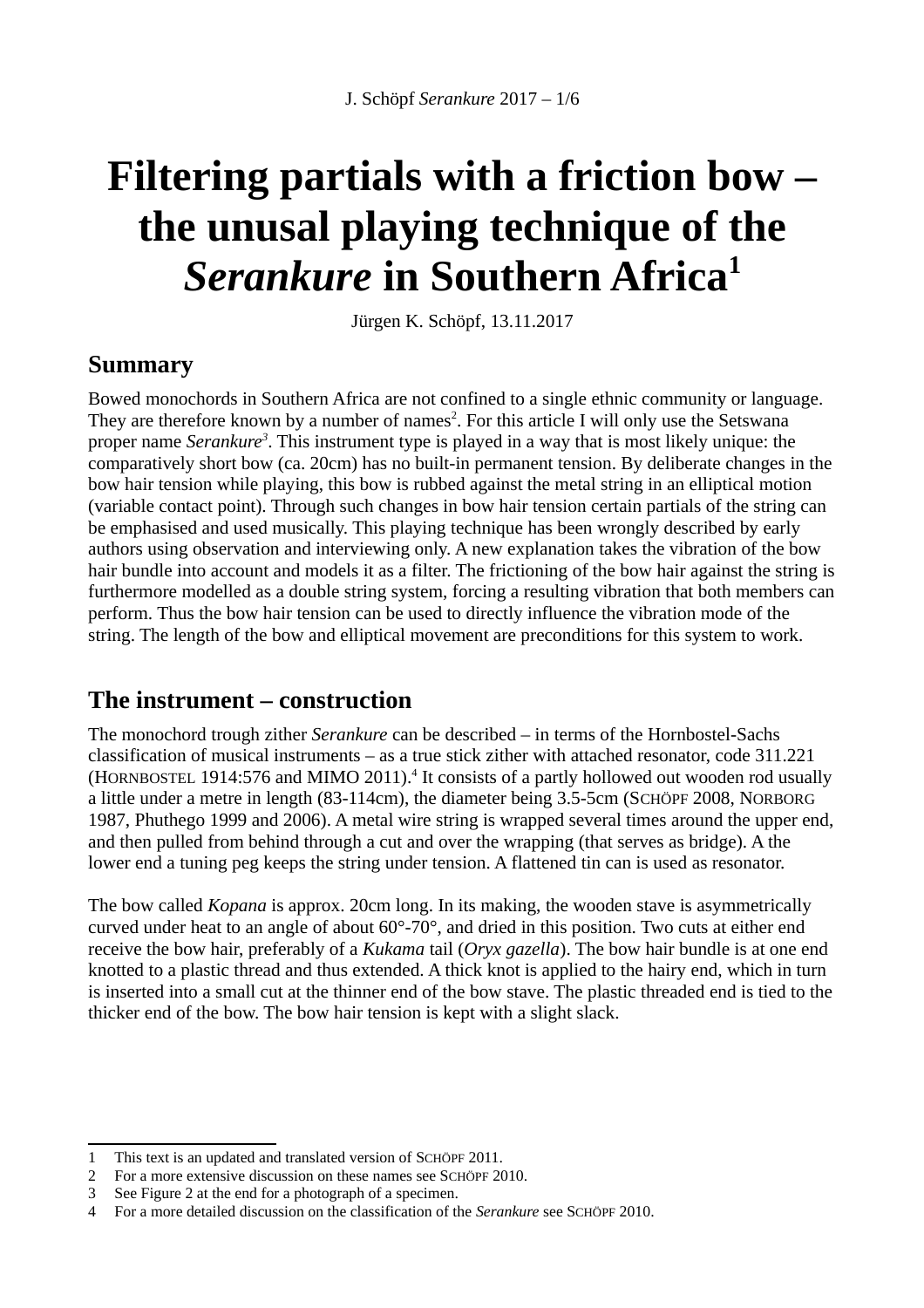## **History, distribution, application**

Historic reports mention resonators made from calabash, ostrich egg shells and dried leather bags. Therefore the technological preconditions to build this instrument in the south-central-African high plateau are fulfilled at least from the  $14<sup>th</sup>$  or  $15<sup>th</sup>$  century on and thus pre-colonial. From this time archaeological evidence of metal wire production is available in Zimbabwe (PHILLIPSON 1977). The exploitation of higher partials of a string for melodic purposes as well as the physical appearance of the instrument point to a relative chronology and descent from the musical bow. This allows to place the *Serankure* in an ancient and unbroken tradition from pre-historic times (in either written and oral history). The area of distribution of the *Serankure* suggests its core in Tswana settled regions. The independent development of the friction bow appears likely (SCHÖPF 2008).

The *Serankure* has been an instrument of herders in Botswana. While lacking earlier accounts this is evident for the first third of the  $20<sup>th</sup>$  century. Boys between 10 and 20 years of age were usually sent out herding cattle for weeks or even months. In this setting the instrument served the herders for their personal entertainment as well as for guiding the cattle. Its principal use has been the accompaniment of one's own voice, ensemble usage being rather an exception (for more details see SCHÖPF 2008). Until the 1990s, no women were reported to have played the *Serankure*. An innovation that is likely to be attributed to the annual Botswana Music Camp where playing the *Segaba* -- another common name for the *Serankure* – can be learned.[5](#page-1-0)

#### **Playing technique – previous explanations**

The player holds the instrument while sitting, usually with the  $3<sup>rd</sup>$  to  $5<sup>th</sup>$  fingers of one hand grasping the tuning peg. This hand rests on the horizontal thigh close to the knee. The upper end of the instrument with the resonator rests against the shoulder. All combinations of using the left or right hand, or left or right shoulder have been documented, but a player is usually consistent in using one of the four options. The thumb is used to brace the string at one spot close to the tuning peg. For some rare pieces of music up to three bracing spots are used. Predominantly two fundamentals in an interval of about a second are produced. Transcriptions show e.g. a scale of d', g', a', c'' and d''.

The first published report on this instrument is provided by KIRBY (1934). Regarding the playing technique he writes:

*"… the variation in tensioning is deliberate, and, together with the choice of spot, on which the string is bowed, serves to isolate certain harmonics of the string."*

The first part of this explanation most likely is based on KIRBY interviewing players because the variation in tensioning the bow hair can hardly be observed externally while it is being played. The second part rather relies on KIRBY's knowledge – and inference – of *flageolet*-technique of European violin family instruments. KIRBY's explanation becomes more pointed in Nicholas ENGLAND's dissertation of 1968, published in 1995, on the music of Khoisan people in the border area of Botswana and Namibia. ENGLAND repeats KIRBY's explanation and adds to it an elaborate drawing (see Figure 1 below).

He starts at the bottom of the figure with a transcription of the two fundamentals (open string and one braced position) in a two-line notation. He then calculates for every sounding tone its respective vibration node on the string. He then connects these vibration nodes on the string for the *flageolet*tones with the transcription of the resulting music. From this he deduces the seemingly required

<span id="page-1-0"></span><sup>5</sup> See PHUTHEGO 2006: 192.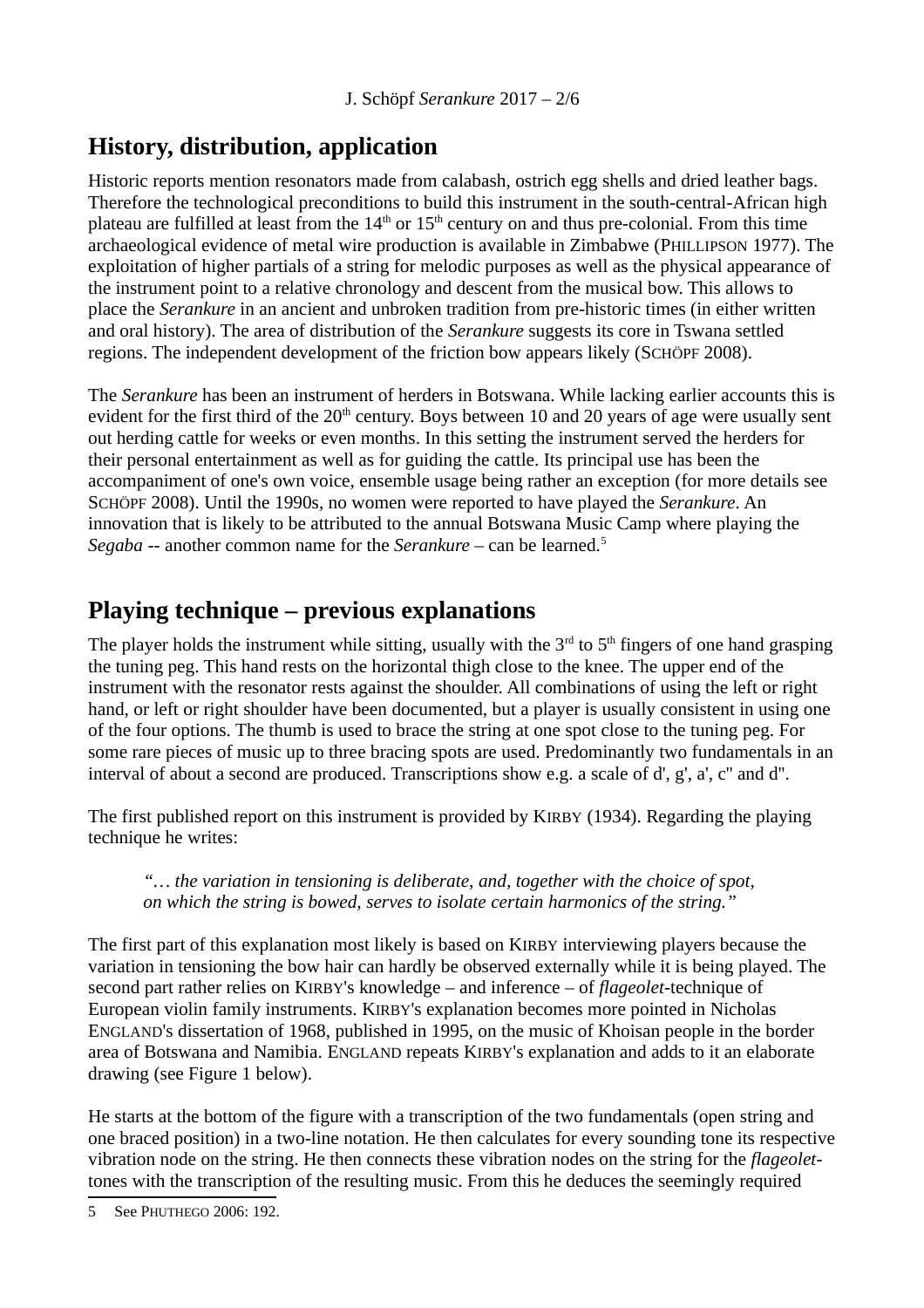vertical motional pattern of the bow as the central statement of his drawing. This motion pattern is derived from the "*flageolet*" explanatory model in a deductive manner, not from empirical data, and it has not been tested empirically. In fact, it cannot be tested. KIRBY, ENGLAND, and BREARLEY have not played the instrument themselves. Otherwise they would have had to reject this model immediately.



Figure 1. This explanation of the playing technique of the *Serankure* is clearly wrong, as is obvious to all players (taken from ENGLAND 1995, Figure 11).

## **Falsification of previous explanations**

The model of KIRBY and ENGLAND, also taken over by BREARLEY, contains two mistakes: first, by consequence of the *flageolet* explanation, the vertical bow movement along the string depends of the played melody and *vice versa*. Therefore a certain motional pattern results in a specific melody. Hence, for any *other* melody a *different* motional pattern is required. This, however, does not match the observable facts: the player moves the bow in a continuous and elliptical motion on the string regardless which piece of music he actually plays.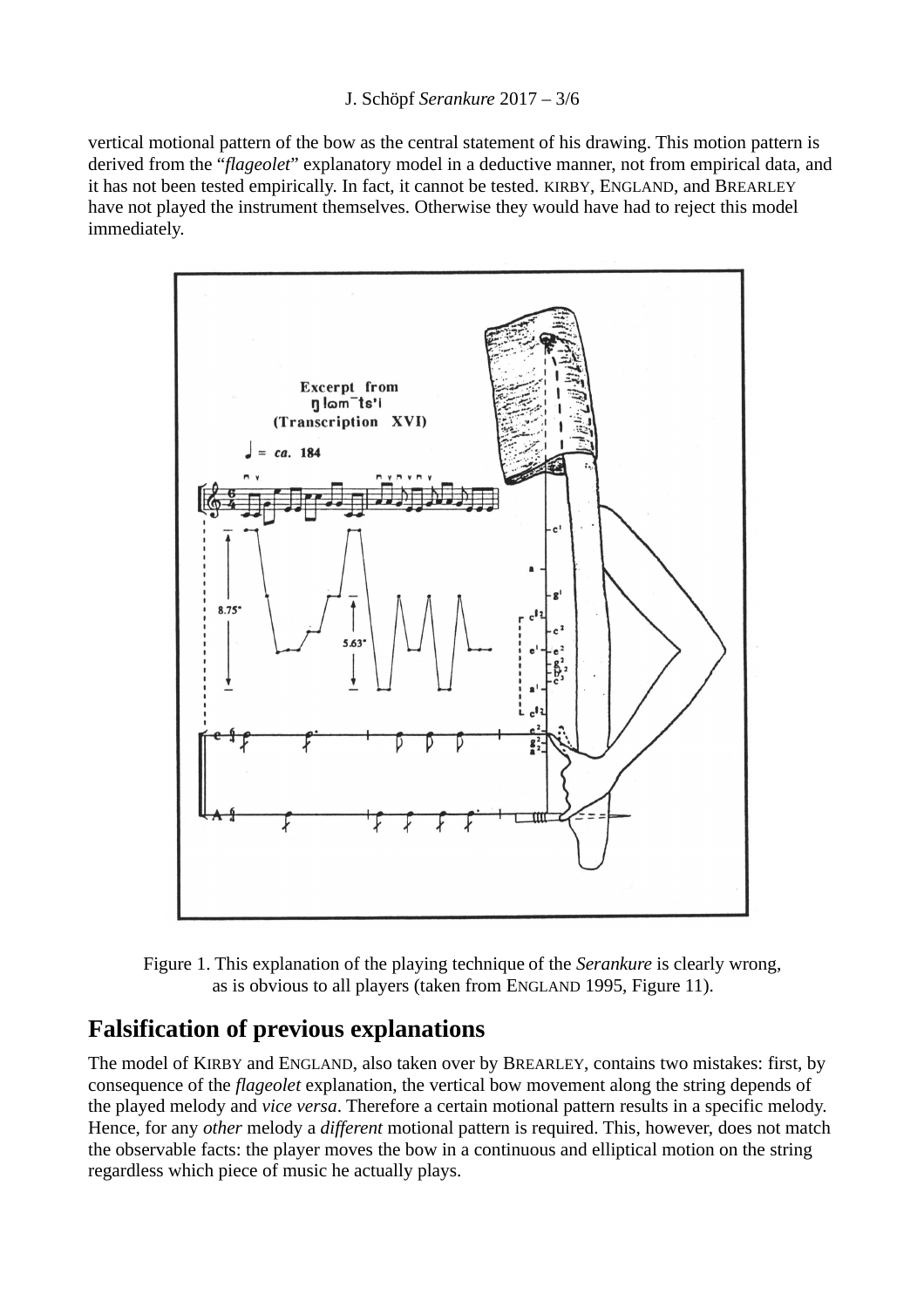J. Schöpf *Serankure* 2017 – 4/6

Second, after Young's Law, it is impossible to provide energy to a string at its vibrational node. A *flageolet* is produced when the respective vibrational node is held still, while energy is provided to the string at a different spot. However, the thumb of the *Serankure* player braces the string always at the same position in the interval of a second, thus shortening the effective length of the string. Therefore a second point to put energy into a *flageolet* is not given in playing the *Serankure*.

## **A new explanation**

Inspired by acoustician Jobst FRICKE (oral communications 2002-2005), the key to a valid explanation is the bow hair. It is known that friction bow hair can itself vibrate, theoretically both in transversal as well as longitudinal modes. Its vibrational mode depends on the same parameters as those governing the fundamental frequency of any string: length, mass, and tension.

Therefore we model the *Serankure* with its bow as a coupled system of string and bow hair that are rubbed at each other while the contact point is constantly changing. Such a coupled system can only vibrate in a frequency that both parts of the system are able to perform. This can be achieved in the present case because the bow hair is short enough to overlap with its transversal vibrational properties with those of the much longer, yet thinner metal string and higher tension. In order to control the resulting vibration it is sufficient to control just one of the parameters of only one part of the system, in this case the bow hair tension.

In other words: the player sets the bow hair with his hand under a certain tension, and thus, a certain fundamental frequency of the bow hair bundle. In rubbing the string with this tensed bow hair he provides energy to the string and causes it to vibrate transversally, while at the same time forcing the string to comply with this fundamental frequency of the bow hair bundle. The bow hair thus acts not only as the provider of energy to the string, as in all other bowed instruments, but at the same time also as a mechanical filter, forcing the string to comply to its own vibration. Since the playing hand is in direct contact with the bow hair, this transversal vibration can easily be sensed by the player.

Increasing the tension of the bow hair results in a rise of the fundamental frequency of the bow hair, forcing the string to comply. But while the string cannot perform any frequency (due to its constant parameters of length, mass and tension during playing), it will jump, just as energy levels in quantum physics, to the next possible higher stable vibration, that is, the next higher partial of the series of overtones.

The elliptical movement of the bow on the string, i.e. with a constantly moving contact point, is required because both sub-systems, bow and string, need energy to vibrate, and both need this energy in a *transversal* mode to develop their respective *transversal* vibration. If the contact point were stable, only one sub-system could derive energy from the movement and the coupling of the system would immediately break down.

# **Conclusion**

Careful observation and playing of the *Serankure* have led us to clearly falsify the earlier explanations of KIRBY and ENGLAND, echoed by BREARLEY. Instead, we are able to present a valid model of the physical process involved. Since the *Serankure* playing technique superficially resembles that of other bowed instruments it is mistaken as such by the naive observer. But both theoretical and empirical analysis presented here clearly support that the *Serankure* bowing technique is unique in the fact that it allows to elicit specific partials with the bowing technique itself.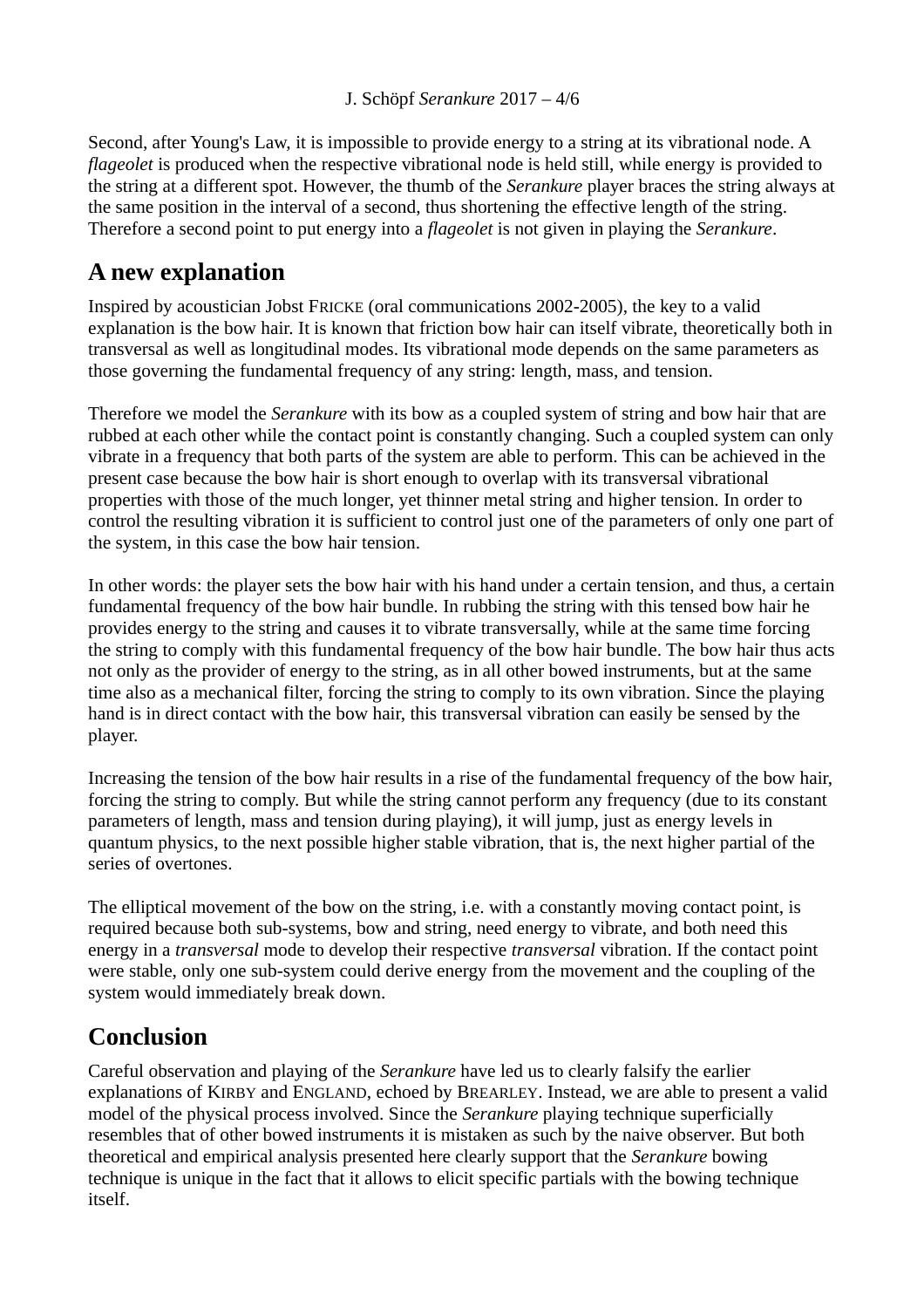J. Schöpf *Serankure* 2017 – 5/6



Figure 2. A Serankure of Pae Moeketsane, photo by the author, 1997.